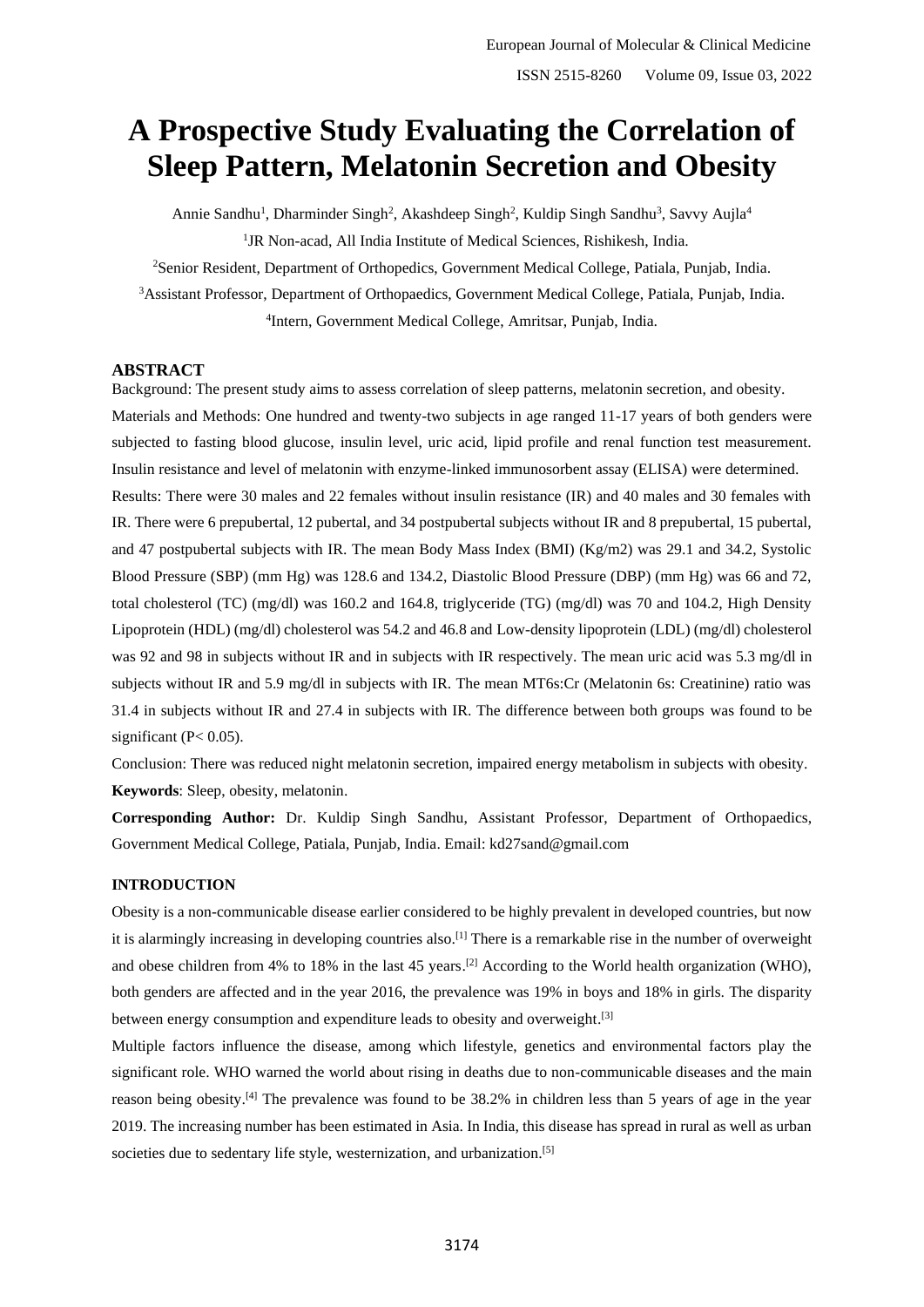The relation between obesity and sleeping pattern has been established in the literature.<sup>[6]</sup> The pineal gland secrete melatonin hormone which controls sleep pattern which is directly controlled by the suprachiasmatic nucleus of the hypothalamus.<sup>[7]</sup> The level of melatonin is more among children and then starts decreasing till puberty and with advanced age.<sup>[8]</sup> At night time, secretion is more than day time. The circadian rhythm of sleep starts falling due to regression of the pineal gland as age advances.<sup>[9,10]</sup> Considering this, we attempted the present study to assess the correlation of sleep patterns, melatonin secretion, and obesity.

#### **MATERIALS & METHODS**

A sum total of one hundred and twenty two subjects in age ranged 11-17 years of both genders were involved in the study. The approval for this cross-sectional study was taken from the institutional review committee with vide number as, "EC/TRG/2019/955/27356". The written consent was taken from the parents of subjects who were enrolled in the study.

Socio-demographic profile was recorded in case history proforma. Patients were kept on overnight fasting and a 5 ml venous blood was obtained. Parameters such as lipid profile including TG, TC, HDL and LDL, fasting blood sugar, uric acid, and insulin level was determined. Renal function tests were measured. Insulin resistance was measured using the homeostasis model assessment of insulin resistance (HOMA-IR). The first-morning sample of urine taken with full aseptic conditions was used for the estimation of 6-sulfatoxymelatonin (MT6s), the major metabolite of melatonin, and normalized to urinary creatinine levels to account for the urinary concentration. McMullan CJ et al in their study demonstrated that MT6s to creatinine ratio (MT6s:Cr) ratio correlates well with the cumulative nocturnal melatonin secretion.<sup>[11]</sup> Therefore, all the subjects were instructed to bring a sample from the first-morning urine (between 06.30 and 07.00 am) on the day of examination, which was a regular school day. Regular physical activity other than school sport as well as eating habits during daily electronic media consumption (television, computer, tablet or smartphone) was also evaluated.

To determine the chronotype, the midpoint of sleep on workdays (MSW) and the midpoint of sleep on free days (MSF) were estimated.<sup>[3]</sup> Chronotype (MSFst) was defined as MSF corrected for sleep time acquired during workdays. The social jet lag which is the discrepancy between biological and social timing was estimated as the time difference between MSF and MSW.<sup>[11]</sup> Taking an account on the number of free and working days we calculated the weekly average sleep duration as sleep duration during the week and during the weekend ((SDw × WD + SDf × (7 − WD))/7) (SDw- Sleep duration for typical work, WD- Number of workdays, SDf-Sleep duration for free days). Results were compiled, clubbed, and spread along the MS excel sheet. Statistical analysis was performed using SPSS version 19.0. The mean value and standard deviation was calculated and 't' test was applied for comparison on independent samples. Beta coefficient was calculated to see the correlation between the two variables. The p value <0.05 was considered as significant.

#### **RESULTS**

#### **Table 1: Subject distribution based on gender [Data Tabulated as Number (Percentage)]**

| Gender | Without IR in | With IR  | P value |
|--------|---------------|----------|---------|
| Male   | 30 (57.7%)    | 40(57.1) | 0.68    |
| Female | 22 (42.3%)    | 30(42.9) | 0.71    |

There were 30 (57.7%) males and 22 (42.3%) females without insulin resistance and 40 (57.1) males and 30 (42.9) females with insulin resistance. The difference was non-significance (P>0.05) [Table 1].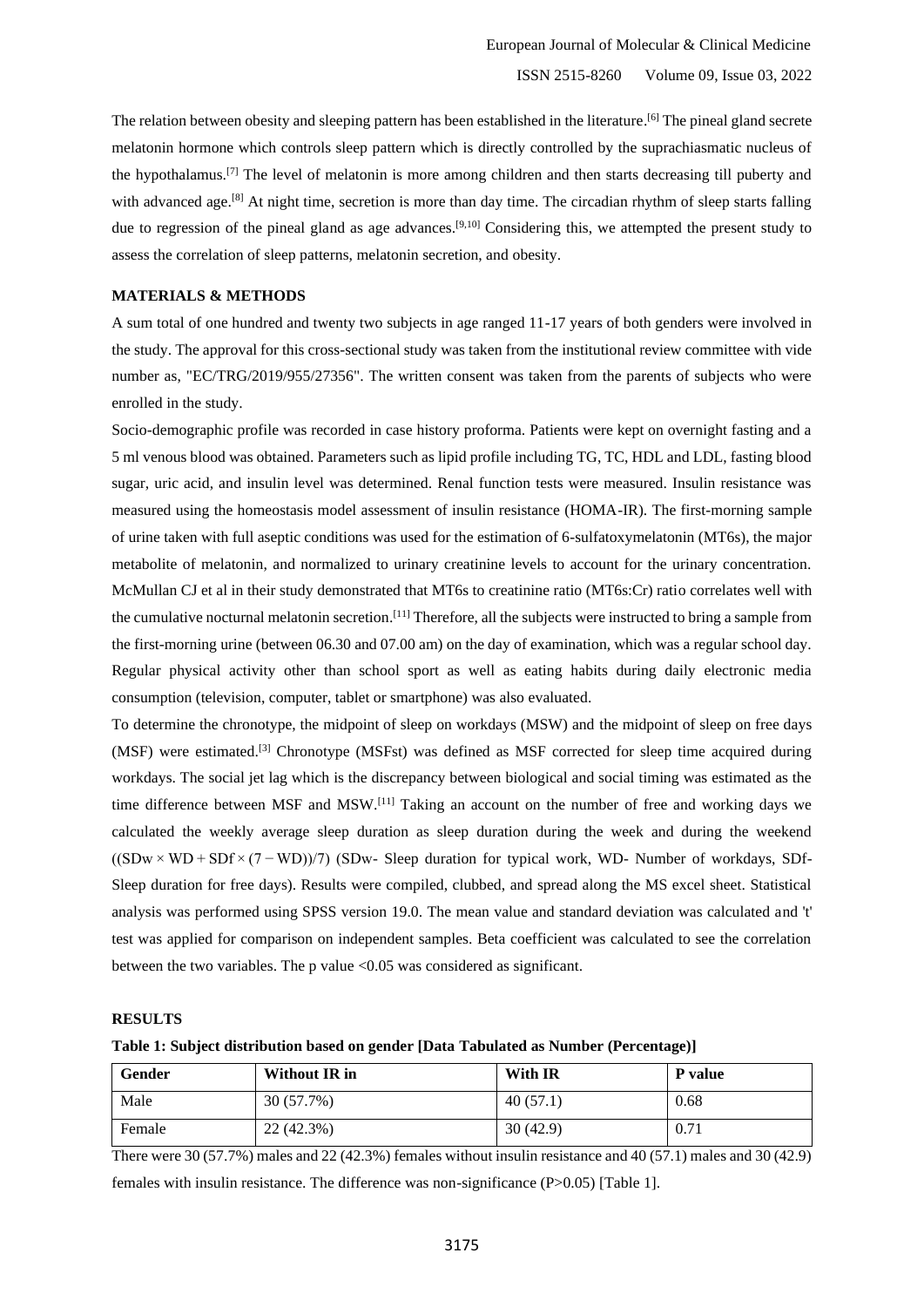#### ISSN 2515-8260 Volume 09, Issue 03, 2022

| Age group    | <b>Without IR</b> | With IR     | <b>P</b> value |
|--------------|-------------------|-------------|----------------|
| Prepubertal  | 6(11.6%)          | $8(11.4\%)$ | 0.52           |
| Pubertal     | $12(23.0\%)$      | 15 (21.4%)  | 0.69           |
| Postpubertal | 34 (65.4%)        | 47 (67.2%)  | 0.12           |

#### **Table 2: Distribution based on age [Data Tabulated as Number (Percentage)]**

### **Table 3: Comparison of parameters [Data Tabulated as Mean ± SD]**

| <b>Parameters</b>         | <b>Without IR</b> | With IR           | P value  |
|---------------------------|-------------------|-------------------|----------|
| BMI $(Kg/m^2)$            | $29.1 \pm 2.17$   | $34.2 \pm 2.64$   | $0.03**$ |
| $SBP$ (mm Hg)             | $128.6 \pm 6.71$  | $134.2 \pm 8.82$  | $0.04*$  |
| $DBP$ (mm Hg)             | $66 \pm 5.14$     | $72 + 7.49$       | $0.03*$  |
| Total cholesterol (mg/dl) | $160.2 \pm 11.26$ | $164.8 \pm 12.37$ | 0.73     |
| Triglycerides (mg/dl)     | $70 \pm 8.72$     | $104.2 \pm 10.89$ | $0.01*$  |
| HDL cholesterol (mg/dl)   | $54.2 \pm 6.61$   | $46.8 \pm 4.41$   | $0.03*$  |
| LDL cholesterol $(mg/dl)$ | $92 \pm 7.75$     | $98 \pm 8.63$     | $0.05*$  |

## **Table 4: Assessment of uric acid and melatonin secretion [Data Tabulated as Mean ± SD]**

| <b>Parameters</b>   | <b>Without IR</b> | With IR         | P value |
|---------------------|-------------------|-----------------|---------|
| Uric acid $(mg/dl)$ | $5.3 \pm 1.12$    | $5.9 \pm 1.57$  | $0.03*$ |
| MT6s:Cr ratio       | $31.4 \pm 3.69$   | $27.4 \pm 2.29$ | $0.04*$ |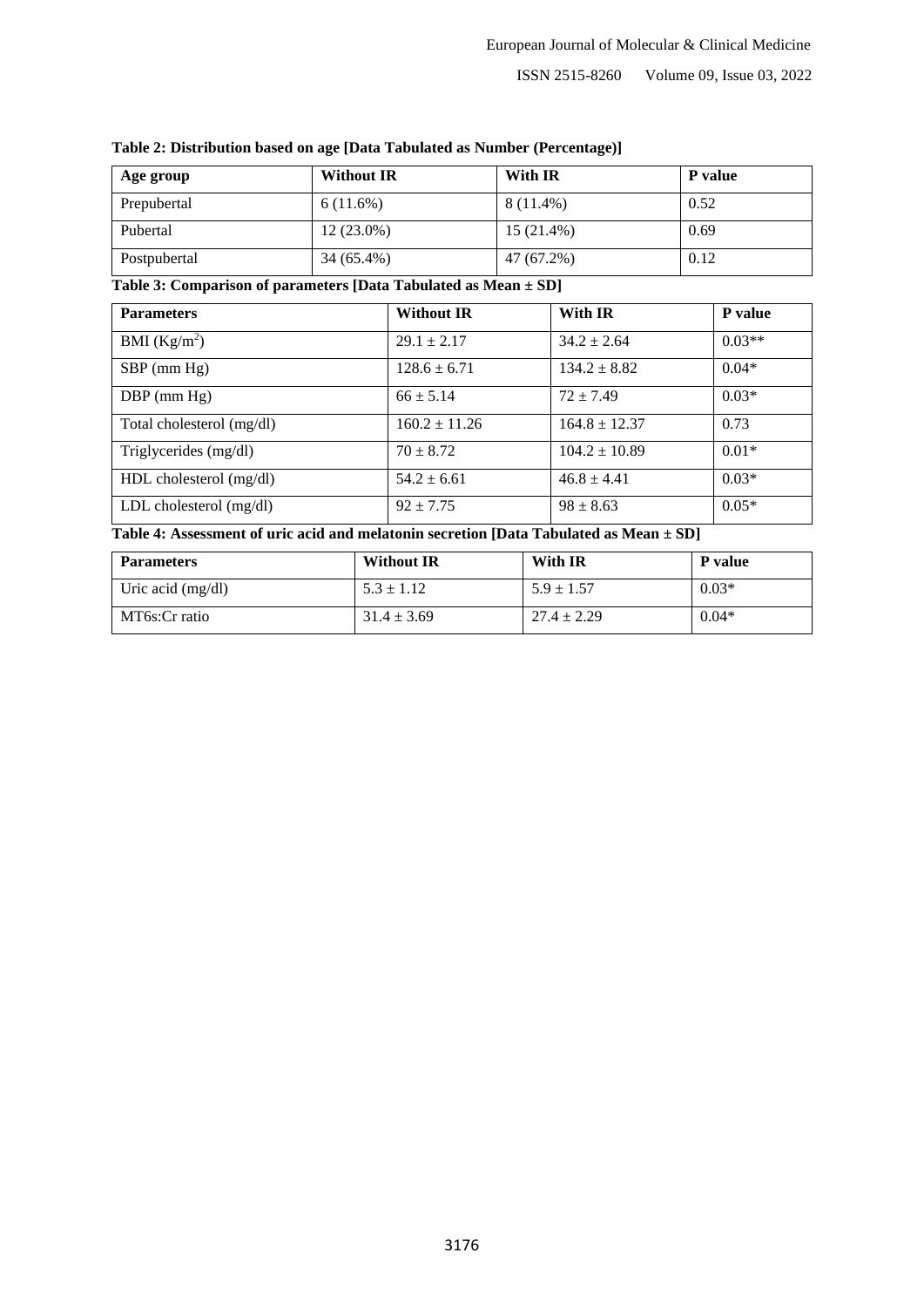ISSN 2515-8260 Volume 09, Issue 03, 2022

|  |  |                                              |  | Table 5: Association of media consumption with chronobiology and melatonin secretion [Regression] |  |  |  |
|--|--|----------------------------------------------|--|---------------------------------------------------------------------------------------------------|--|--|--|
|  |  |                                              |  | analysis: Sex, age, and pubertal status were introduced as cofactors. Linear regression model.    |  |  |  |
|  |  | $B =$ unstandardized regression coefficient. |  |                                                                                                   |  |  |  |

| <b>Parameters</b>   | <b>Variables</b>           | <b>B</b> coefficient | P value  | Confidence<br>95% |
|---------------------|----------------------------|----------------------|----------|-------------------|
|                     |                            |                      |          | <b>Interval</b>   |
| Chronotype          | Media consumption after 10 | 1.02                 | 0.042    | $0.79 - 1.28$     |
| (MSFst)             | pm                         |                      |          |                   |
|                     | Duration<br>of<br>media    | 1.08                 | 0.03     | $0.86 - 1.43$     |
|                     | consumption                |                      |          |                   |
|                     | $3 - 6 h$ vs. $<$ 3 h      | 0.72                 | 0.04     | $0.49 - 0.91$     |
|                     | $>6$ h vs. $<$ 3 h         | 1.125                | 0.01     | $0.82 - 1.46$     |
| Melatonin secretion | Media consumption after 10 | 0.778                | 0.014    | $0.71 - 0.94$     |
|                     | pm                         |                      |          |                   |
|                     | Duration<br>of<br>media    | 1.039                | 0.01     | $0.84 - 1.23$     |
|                     | consumption                |                      |          |                   |
|                     | $3-6 h$ vs. $<$ 3 h        | 0.392                | $0.18\,$ | $0.12 - 0.53$     |
|                     | $>6$ h vs. $<$ 3 h         | 1.065                | 0.023    | $0.84 - 1.40$     |
| Social jetlag       | Media consumption after 10 | 0.231                | 0.184    | $0.09 - 0.33$     |
|                     | pm                         |                      |          |                   |
|                     | Duration<br>of<br>media    | 0.189                | 0.58     | $0.13 - 0.29$     |
|                     | consumption                |                      |          |                   |
|                     | $3 - 6 h$ vs. $<$ 3 h      | $-0.413$             | 0.74     | $-0.28 - 0.62$    |
|                     | $>6$ h vs. $<$ 3 h         | $-0.509$             | 0.31     | $-0.24 - 0.77$    |

There were 6 (11.6%) prepubertal, 12 (23.0%) pubertal, and 34 (65.4%) postpubertal subjects without IR and 8 (11.4%) prepubertal, 15 (21.4%) pubertal, and 47 (67.2%) postpubertal subjects with IR. The difference was nonsignificance (P>0.05) [Table 2].

The mean Body mass index (BMI) (Kg/m2) was  $29.1 \pm 2.17$  and  $34.2 \pm 2.64$ , Systolic blood pressure (SBP) (mm Hg) was  $128.6 \pm 6.71$  and  $134.2 \pm 8.82$ , Diastolic blood pressure (DBP) (mm Hg) was  $66 \pm 5.14$  and  $72 \pm 7.49$ , total cholesterol (mg/dl) was  $160.2 \pm 11.26$  and  $164.8 \pm 12.37$ , triglyceride (mg/dl) was  $70 \pm 8.72$  and  $104.2 \pm 12.37$ 10.89, HDL cholesterol (mg/dl) was  $54.2 \pm 6.61$  and  $46.8 \pm 4.41$  and LDL cholesterol (mg/dl) was  $92 \pm 7.75$  and  $98 \pm 8.63$  in subjects without IR and in subjects with IR respectively. The difference between both groups was found to be significant  $(P< 0.05)$  [Table 3].

The mean uric acid was  $5.3 \pm 1.12$  mg/dl in subjects without IR and  $5.9 \pm 1.57$  mg/dl in subjects with IR. The mean Melatonin 6s: Creatinine (MT6s:Cr) ratio was  $31.4 \pm 3.69$  in subjects without IR and  $27.4 \pm 2.29$  in subjects with IR. The difference between both groups was found to be significant (P<0.05) [Table 4].

Melatonin secretion showed no association with the daytime or duration of media consumption. There were significant associations of media consumption in the late evening and the duration of media consumption with chronotype and social jetlag (P<0.05) [Table 5].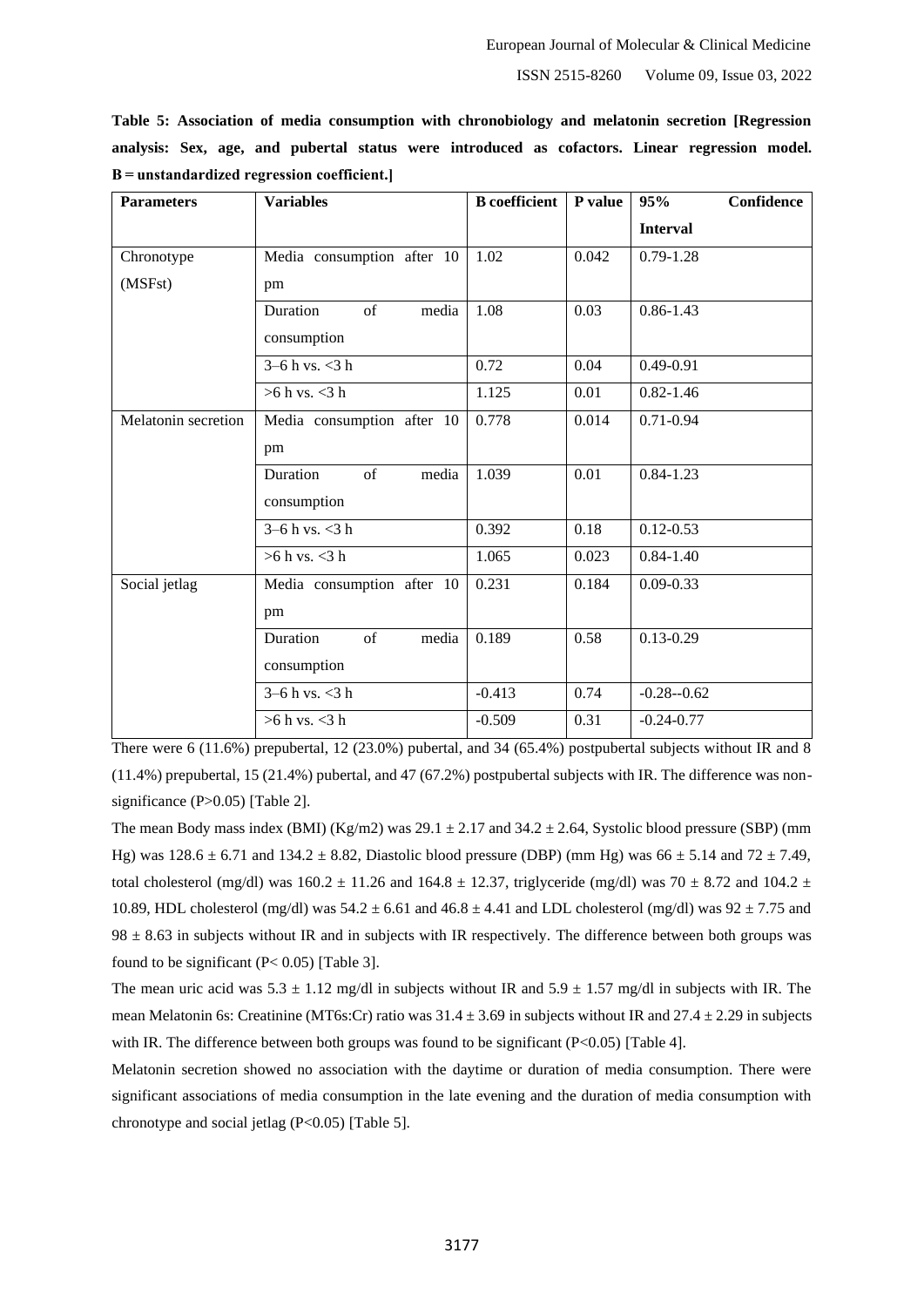#### **DISCUSSION**

The individual melatonin level in young adults plays an essential role in controlling the duration and time of sleep behavior in addition to genetic, environmental, and hormonal factors called chronotypes.<sup>[10,11]</sup> There is a shifting of sleep-wake behavior from pubertal development to late chronotypes resulting in misalignment of biological and social clocks among individuals.<sup>[12]</sup> This is known as social jetlag and is linked to enhanced risk for the progression to obesity, impaired mental health, and metabolic disorders.<sup>[13]</sup> Melatonin is considered to be the association between sleep deficiency and metabolic diseases controlling metabolism and body weight. [14,15] We attempted the present study to assess the correlation between sleep patterns, melatonin secretion, and obesity. In our study, there were 30 males and 22 females without insulin resistance and 40 males and 30 females with insulin resistance. Overberg et al,<sup>[16]</sup> conducted a study on 149 adolescents with obesity. It was found that 101

subjects with insulin resistance had significantly lower nocturnal melatonin levels in contrast to unimpaired insulin secretion. It was further found that triglyceride and elevated uric acid levels revealed significant associations with melatonin secretion. Patients with late chronotype showed a higher incidence of insulin resistance.

We observed that the mean BMI (Kg/m2) was 29.1 and 34.2, SBP (mm Hg) was 128.6 and 134.2, DBP (mm Hg) was 66 and 72, total cholesterol (mg/dl) was 160.2 and 164.8, triglyceride (mg/dl) was 70 and 104.2, HDL cholesterol (mg/dl) was 54.2 and 46.8 and LDL cholesterol (mg/dl) was 92 and 98 in subjects without IR and in subjects with IR respectively. Rojdgmark et al,  $[17]$  found that in obese subjects there is some alteration in the function of pinealocytes. The study consist of 9 healthy and 8 obese individuals and the nocturnal melatonin (MT) secretion was determined. The results found no difference in groups. The obese groups were reinvestigated following two days of fasting. After two days, the level of body weight decreased up to 2.6 kgs and blood glucose levels decreased to 0.2 mmol/L. There was no alteration in the level of serum cortisol. We found that the mean uric acid was 5.3 mg/dl in subjects without IR and 5.9 mg/dl in subjects with IR. The mean MT6s:Cr ratio was 31.4 in subjects without IR and 27.4 in subjects with IR.

Agil A et al did an experimental study on rats in which melatonin was added in the drinking water. A statistically significant (p<0.05) reduction in weight was observed in melatonin treated rats as compared to the other group. Besides this, apparent reduction in systolic blood pressure was also seen. A significant improvement in dyslipidemia was also noticed, with a reduction in hypertriglyceridemia from 580±40 to 420.6±40.9mg/dL (P<0.01). Melatonin raised high-density-lipoprotein (HDL) cholesterol from 81.6±4.9 to 103.1±4.5mg/dL, P<0.01 and significant reduction in low-density-lipoprotein (LDL) cholesterol from 5.20±0.4 to 4.14±0.3 mg/dL (P<0.05) but had no effect on total cholesterol levels.<sup>[14]</sup>

Mc Mullan et al aimed to investigate the association of endogenous nocturnal melatonin secretion with insulin resistance in humans. A cross-sectional study was done on 1,075 US women without diabetes, hypertension, or malignancy. Higher nocturnal melatonin secretion was found which was inversely associated with insulin levels and insulin resistance. They suggested that nocturnal melatonin secretion is independently and inversely associated with insulin resistance. [13]

In this study it was observed that melatonin secretion showed no association with the daytime or duration of media consumption. There were significant associations of media consumption in the late evening and the duration of media consumption with chronotype and social jetlag (P< 0.05). A few studies showed that subject treated with melatonin revealed marked fall in bodyweight and oxidative stress and improvement of lipid levels, insulin sensitivity, and hepatic parameters.<sup>[18,19]</sup>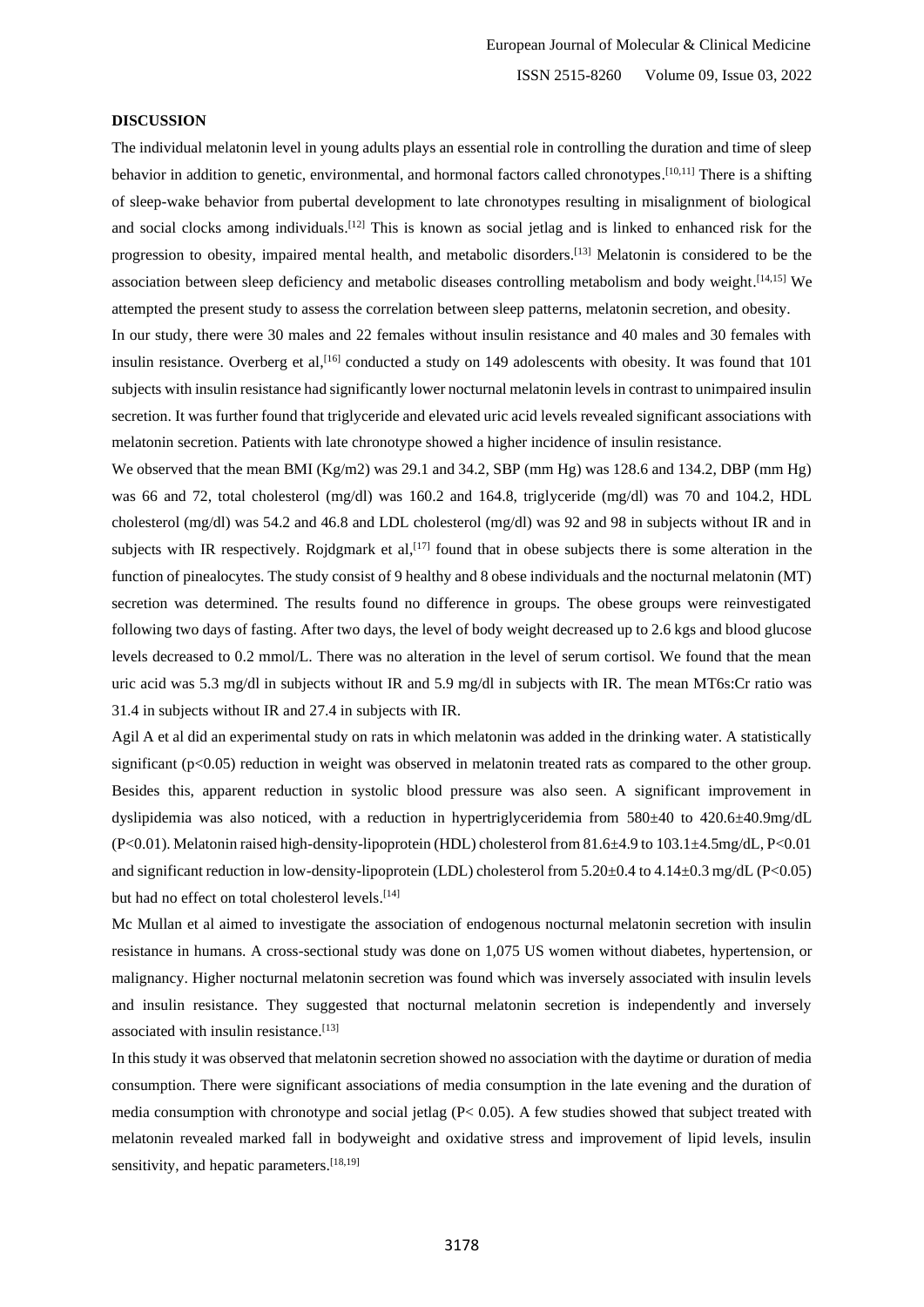#### **Limitations**

The present study can give better results if the sample size may be increased. Moreover, genetic studies done for the evaluation of alterations in melatonin receptors may better suggest the relation between melatonin and insulin resistance. In addition to this, the present study assesses the secretion of melatonin by measuring its main metabolite MT6s in the urine samples withdrawn in the morning and thereafter normalizing it to urine creatinine levels which didn't predict any information on the amplitude or timing of its secretion.

#### **CONCLUSION**

It was found that there was reduced night melatonin secretion, impaired energy metabolism in subjects with obesity. The present study also gives a lead about the relationship between melatonin secretion, its chronotype, and social jetlag, and therefore it might be important in formulating techniques or strategies to reduce social jetlag by adapting a better and sound sleeping behavior with the individual chronotype into multimodal lifestyle therapy of adolescents with obesity. Moreover, this implies changes in media consumption time particularly in the evening late hours, exposure to daylight, and alignment of environmental factors (like daily school start time) with the age-dependent chronotype.

#### **REFERENCES**

- 1. Schmidt F, Penka B, Trauner M, et al.: Lack of pineal growth during childhood. J Clin Endocrinol Metab. 1995, 80:1221-5. 10.1210/jcem.80.4.7536203
- 2. Tan DX, Xu B, Zhou X, et al.: Pineal calcification, melatonin production, aging, associated health consequences and rejuvenation of the pineal gland. Molecules. 2018, 23:301. 10.3390/molecules23020301
- 3. Roenneberg T, Kuehnle T, Juda M, et al.: Epidemiology of the human circadian clock. Sleep Med Rev. 2007, 11:429-38. 10.1016/j.smrv.2007.07.005
- 4. Roenneberg T, Kuehnle T, Pramstaller PP, et al.: A marker for the end of adolescence. Curr Biol. 2004, 14:1038-9. 10.1016/j.cub.2004.11.039
- 5. Jessen E, Vetter C, Roenneberg T, et al.: Sleep timing in patients with precocious and delayed pubertal development. Clocks Sleep. 2019, 1:140-50. 10.3390/clockssleep1010013
- 6. Wittmann M, Dinich J, Merrow M, et al.: Social jetlag: misalignment of biological and social time. Chronobiol Int. 2006, 23:497-509. 10.1080/07420520500545979
- 7. Roenneberg T, Allebrandt KV, Merrow M, et al.: Social jetlag and obesity. Curr Biol. 2012, 22:939-43. 10.1016/j.cub.2012.03.038
- 8. Mathew GM, Hale L, Chang AM: Social jetlag, eating behaviours and BMI among adolescents in the USA. Br J Nutr. 2020, 124:979-87. 10.1017/S0007114520001804
- 9. Cipolla-Neto J, Amaral FG, Afeche SC, et al.: Melatonin, energy metabolism, and obesity: a review. J Pineal Res. 2014, 56:371-81. 10.1111/jpi.12137
- 10. Prokopenko I, Langenberg C, Florez JC, et al.: Variants in MTNR1B influence fasting glucose levels. Nat Genet. 2009, 41:77-81. 10.1038/ng.290
- 11. McMullan CJ, Curhan GC, Schernhammer ES, et al.: Association of nocturnal melatonin secretion with insulin resistance in nondiabetic young women. Am J Epidemiol. 2013, 178:231-8. 10.1093/aje/kws470